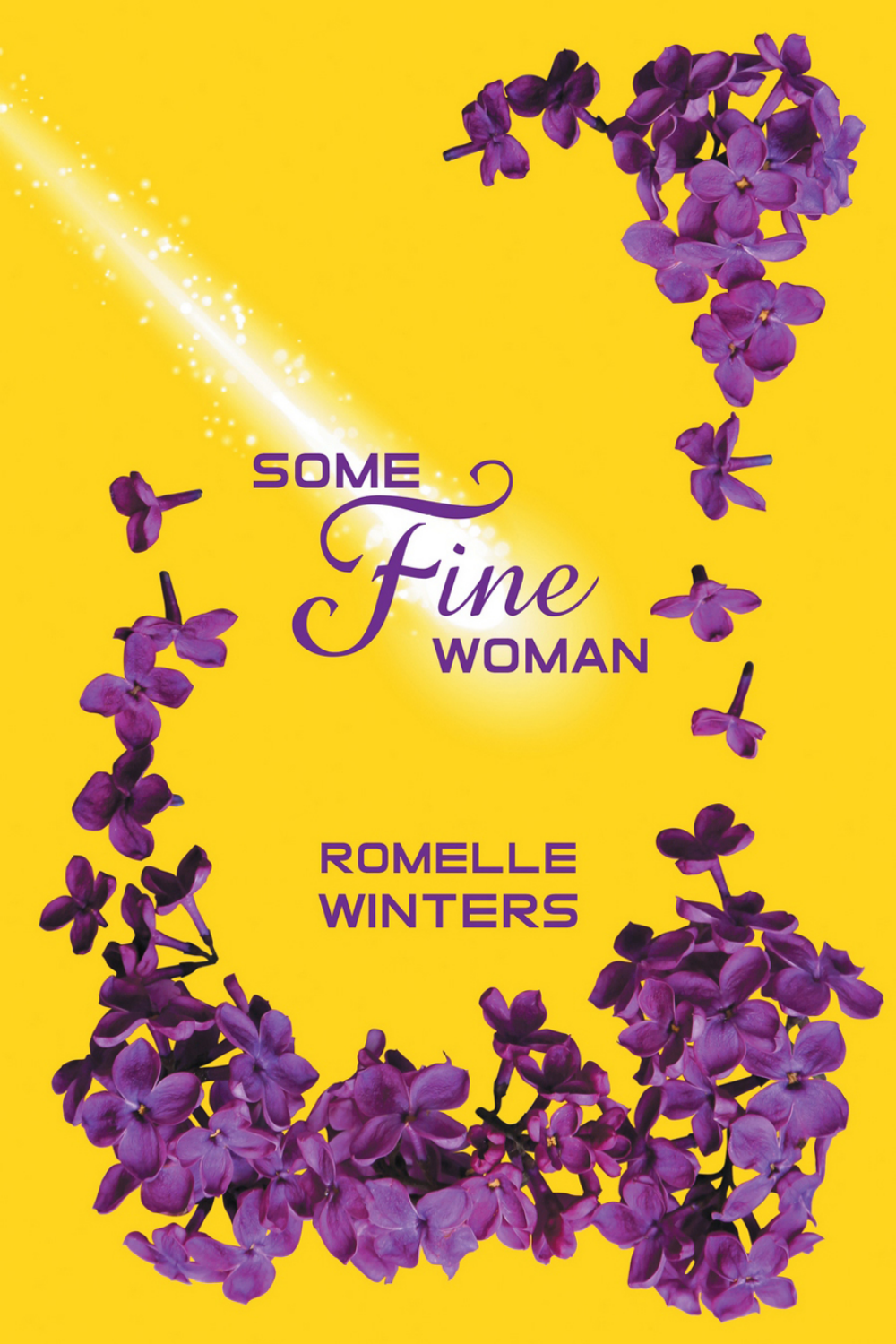### Some Fine Woman

By Romelle Winters



Strategic Book Publishing and Rights Co.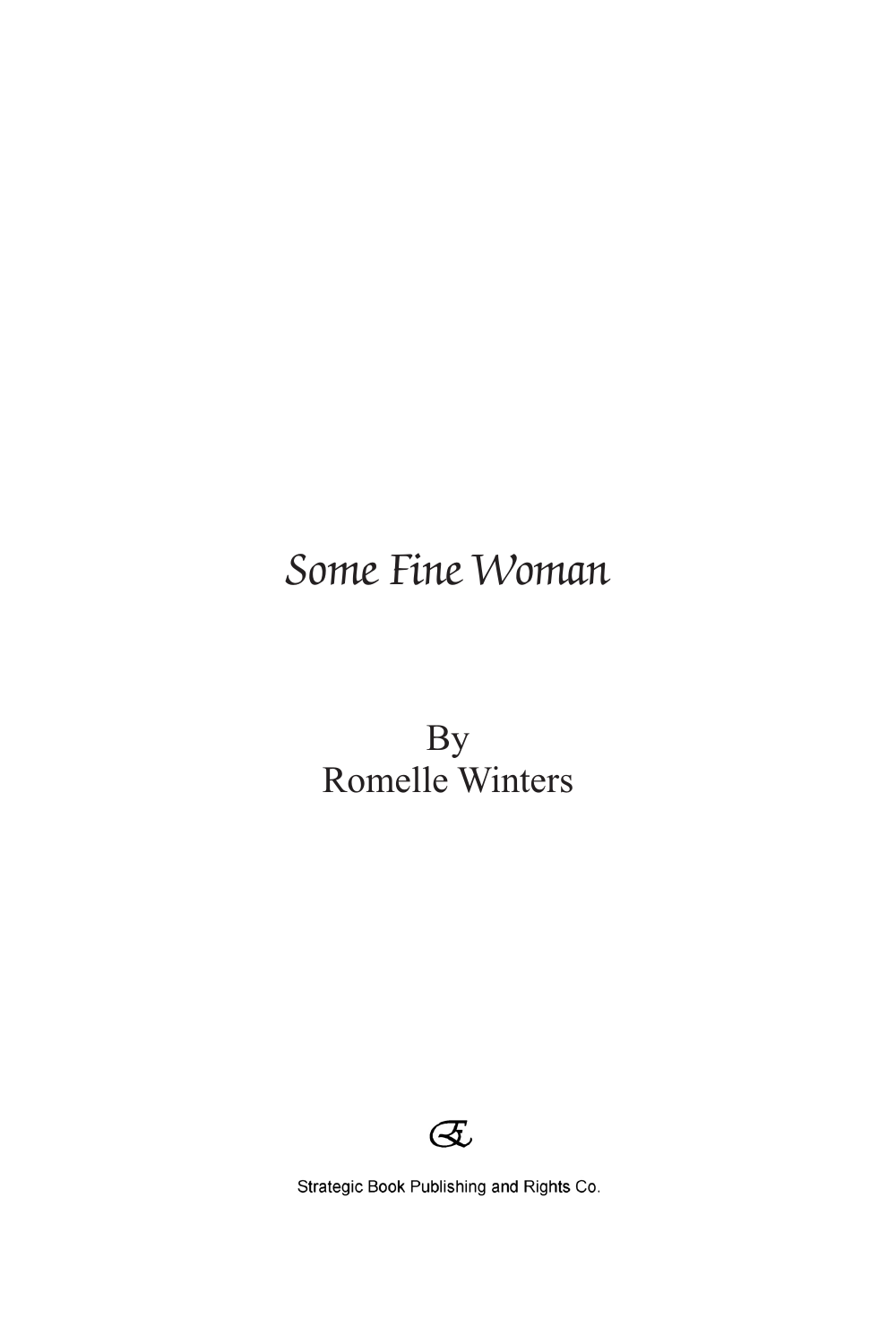Copyright © 2014 Romelle Winters. All rights reserved.

No part of this book may be reproduced or transmitted in any form or by any means, graphic, electronic, or mechanical, including photocopying, recording, taping, or by any information storage retrieval system, without the permission, in writing, of the publisher.

Strategic Book Publishing and Rights Co. 12620 FM 1960, Suite A4-507 Houston, TX 77065

www.sbpra.com

ISBN: 978-1-63135-692-6

Design: Dedicated Book Services, (www.netdbs.com)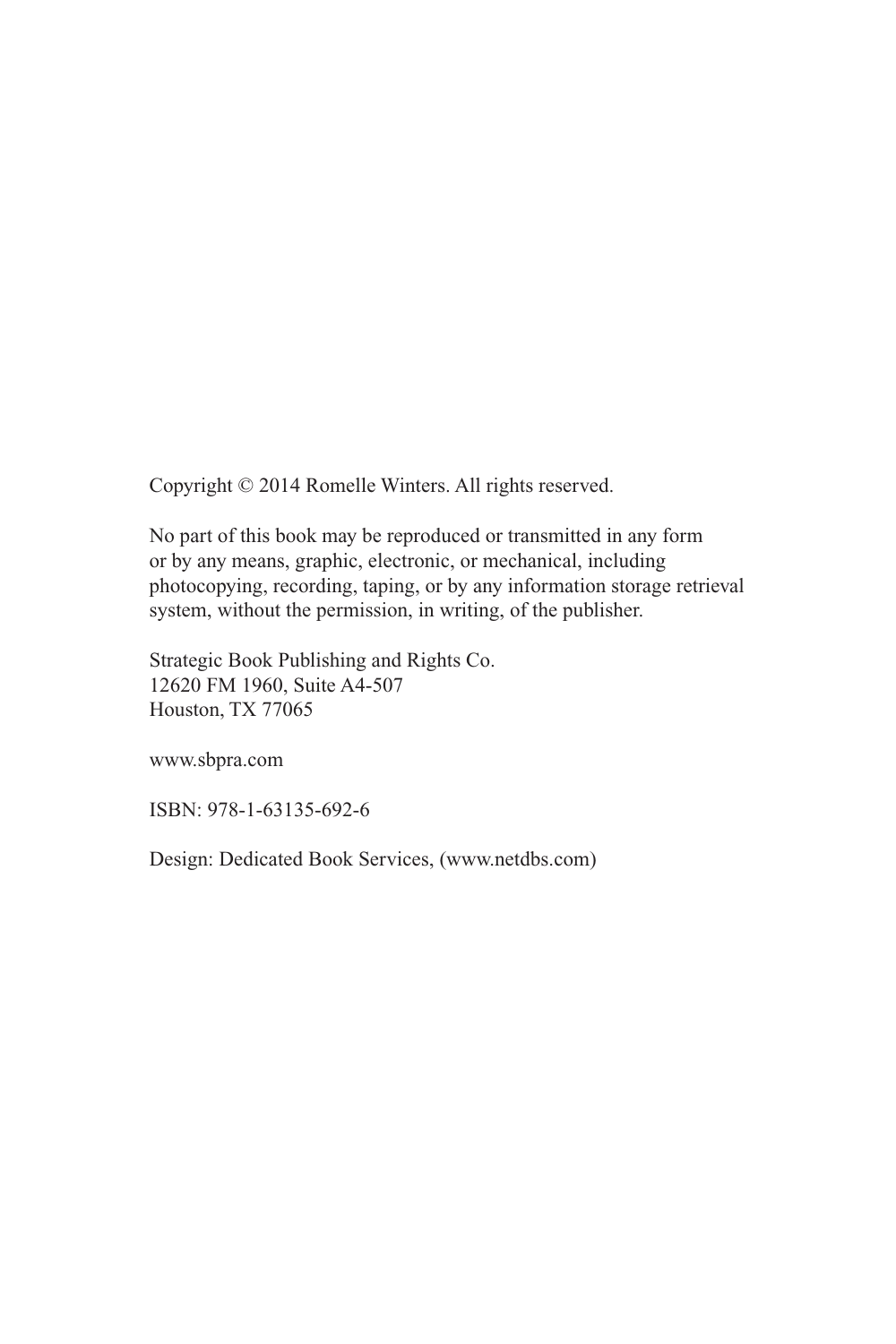# Table of Contents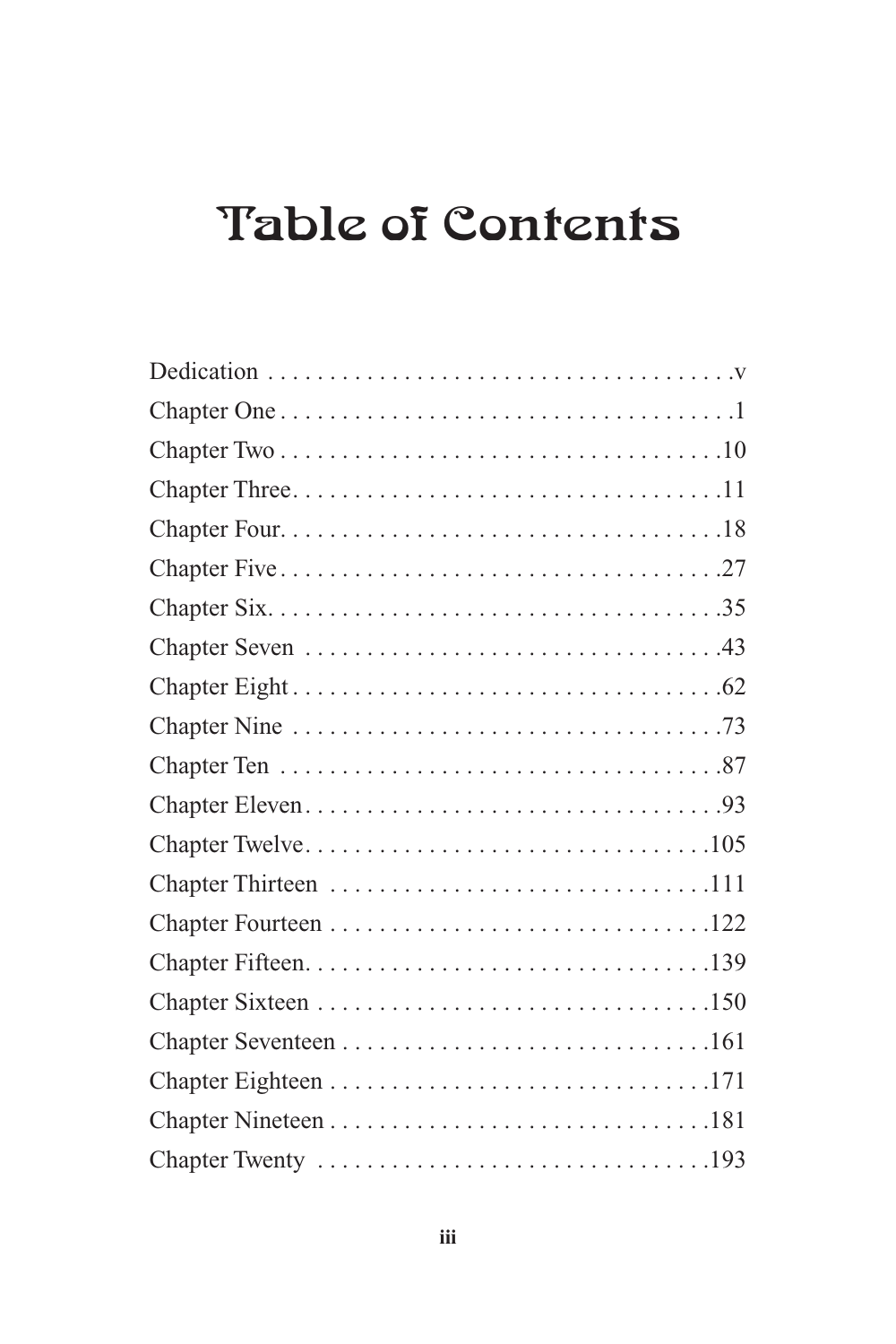### iv Romelle Winters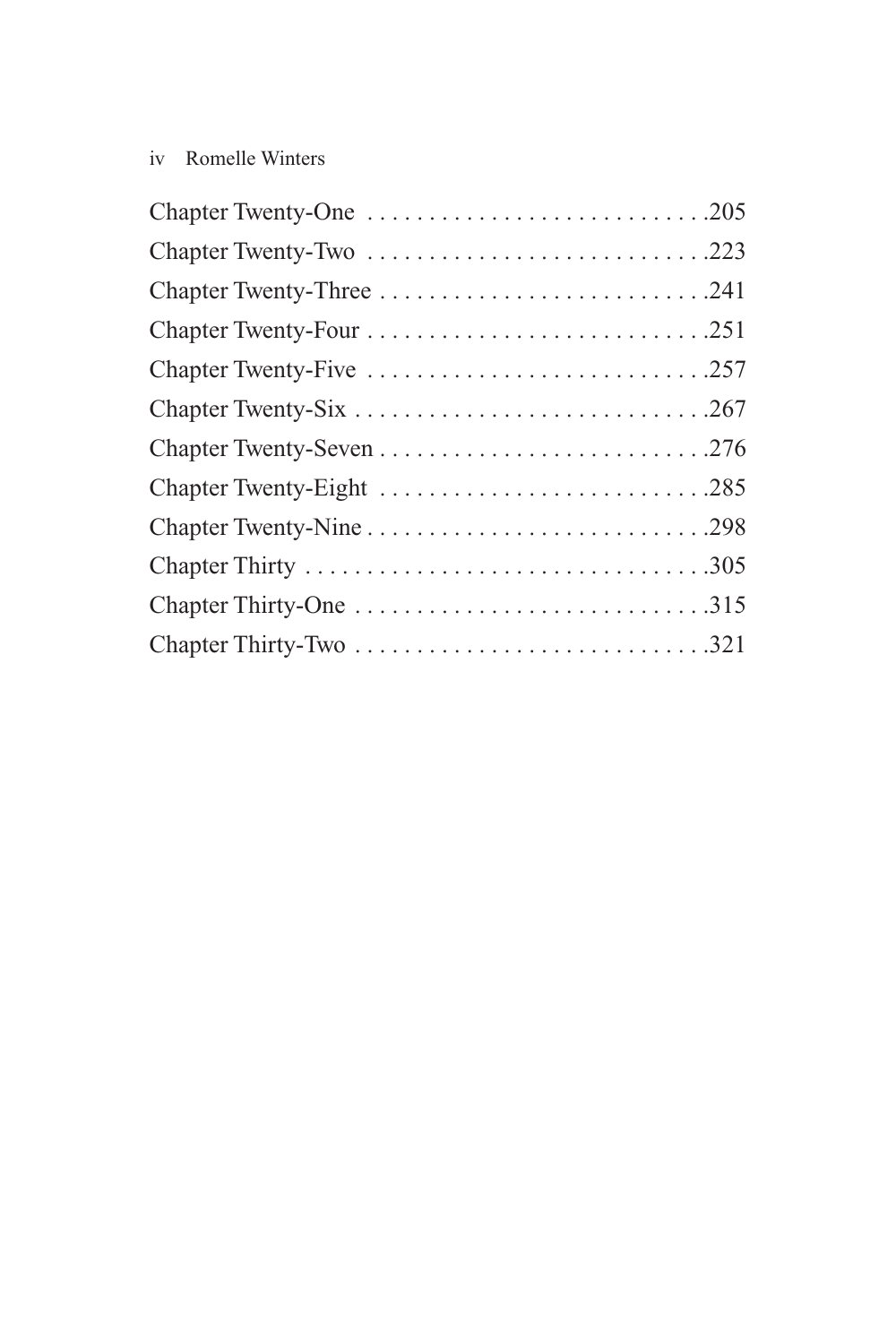# **Dedication**

*This book is dedicated to my husband, if he lets me get a new dog. Otherwise, this book is dedicated to my late dog, Peaches. RIP, sweet girl.*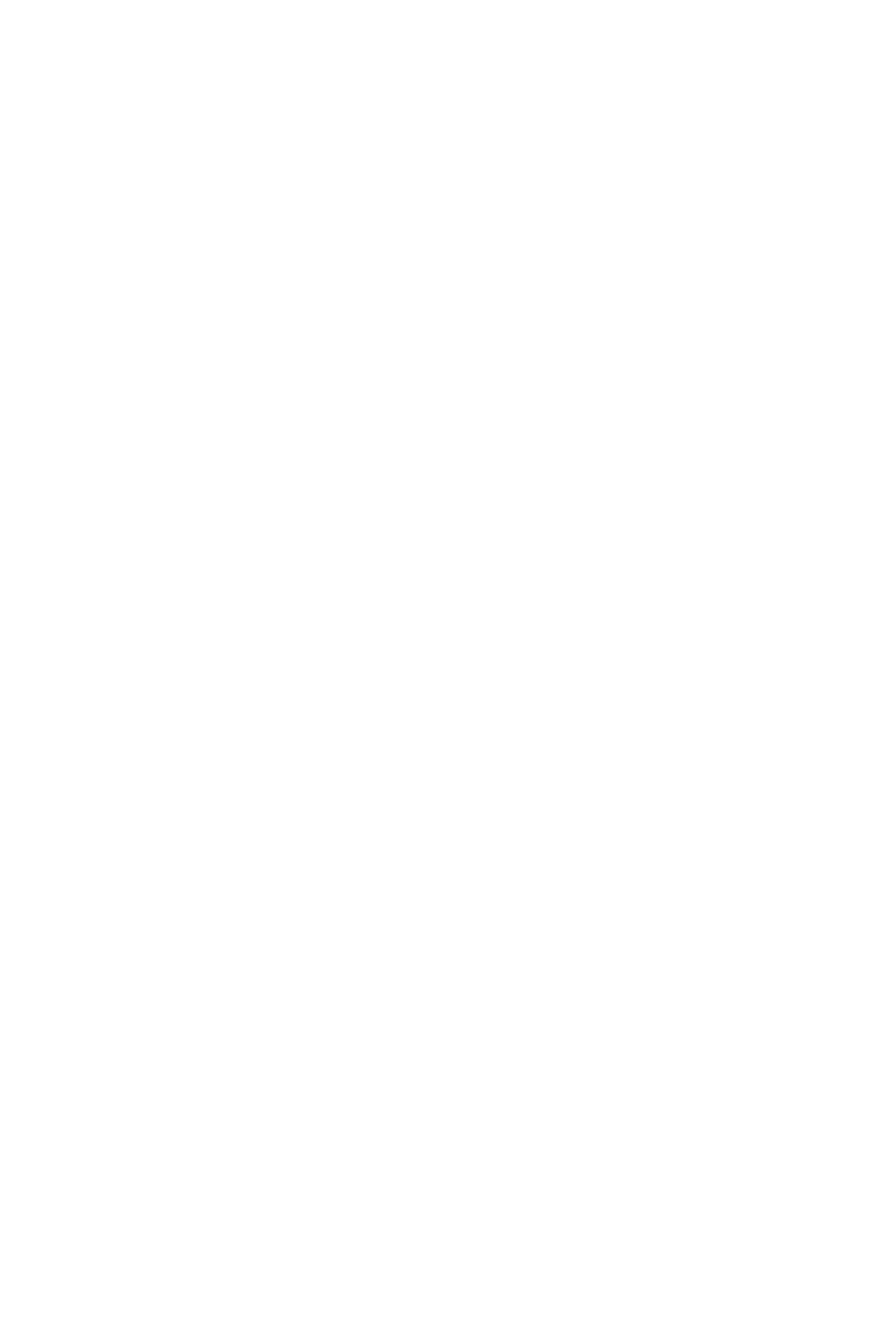## Chapter One

"Hey, Charlie, you can see I can't hold all of these packages by myself. Grab a few. Why do you think I asked you to come with me?"

"I don't know. I thought it was for my witty repartee."

"If I wanted wit, I would have invited a politician. I need some extra hands."

Making their way out of KB Toy Store, the two men collapsed onto a bench in a small resting alcove, packages protruding at odd angles, defying laws of gravity. Attempting to put boxes and bags into order, Jim Bennett's nose began to crinkle as a revolting odor drifted into his orbit. He slowly turned his head.

Lying on the seat next to him was a baby, mouth tightly gripping a pacifier and legs being held up by a frantic father. The young man's hands feverishly swiped the baby's bare bottom, the obvious source of the stench permeating the air in ever-widening waves. Passing shoppers looked away in disgust as they recognized the fragrance so strong it seemed to be sending blue waves into the atmosphere.

"Sorry. He always does this the minute my wife leaves him with me. And the men's room doesn't have a changing table."

*"Yech!* A face like an angel and it smells like the inside of my septic system. Let's move, Charlie. I don't think I'm up to this anymore. There was a time when the smell of baby poop didn't bother me, but lately it doesn't take much to set my stomach to roiling. I wonder what the hell they feed that kid. Nothing on earth could smell that bad."

"How about the inside of your tennis sneakers?"

"Ha. Ha. They don't even come close."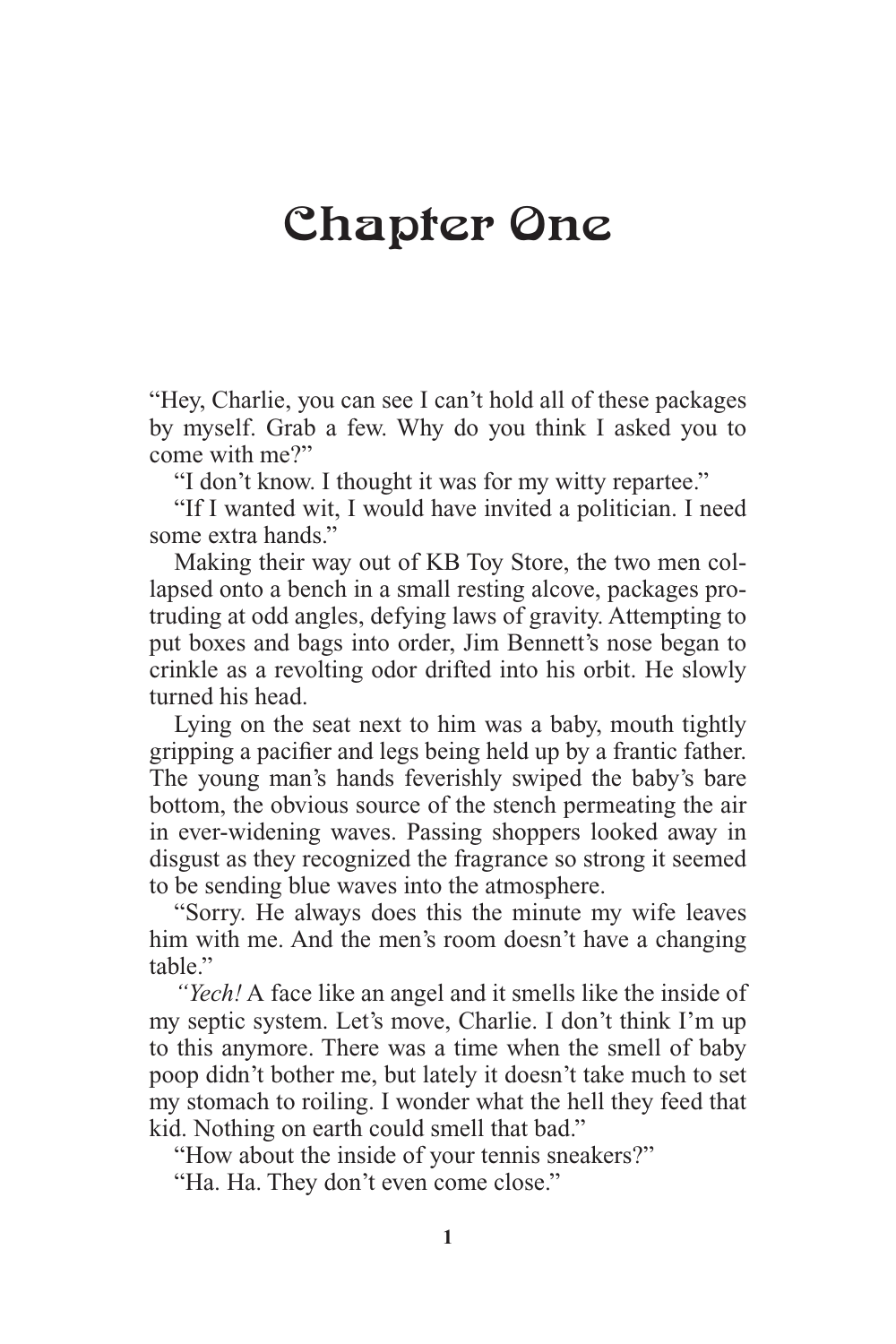#### 2 Romelle Winters

The two men gathered packages and moved to the opposite side of the rest area where they sat down and silently watched as an endless stream of Christmas shoppers passed into their field of vision. Jim silently began to sing the words, "Deck the halls . . ." joining the tinkling bells emitting from an unseen speaker. His fingers wiggled with the motion of a piano player as he silently played along with the music on an invisible keyboard resting on his leg. The two pairs of eyes moved back and forth as, first one, and then another person caught their attention. People-watching—something to do to keep your mind going while your feet are resting. Charlie and Jim were experts.

Charlie was nudged slightly as one particular lady passed their field of vision. Four eyes followed her progress, taking in every detail. Her two-hundred pounds were distributed evenly over a five-foot-two-inch frame. Waddling duck-like, she appeared oblivious to the stark stares that followed her progress. Hair, frizzed from a recent permanent that went awry, was the color of dried sludge. In order to hide as much as possible, a scarf, tied babushka-style, was put on hastily before leaving home. The orange color clashed horribly with her cranberry red coat, but she decided it was better to look like a psychedelic Christmas tree than subject herself to a public display of the frizz on top of her head. Out of her peripheral vision, Dolly Flynn saw the stares of Jim and Charlie.

*Oh God, why do I have to look like this?* Dolly thought. *Fat, old—well, not too old—with hair that looks like I just*  stuck a finger into a light socket. I could kill Ruby for telling *me that permanent was the latest thing. Look at those two goats staring at me. I know what they're thinking. They're laughing at me. I'm sorry, critics. I'm sorry I don't look like that young thing in front of me wiggling her backside in that tight skirt. I used to be skinny like her. Give her forty years and she will pack on the pounds. We women all do.*

Trying to gather some dignity in the face of adversity, Dolly raised herself a quarter of an inch higher, put her nose into the air, and plodded past Jim and Charlie, who were still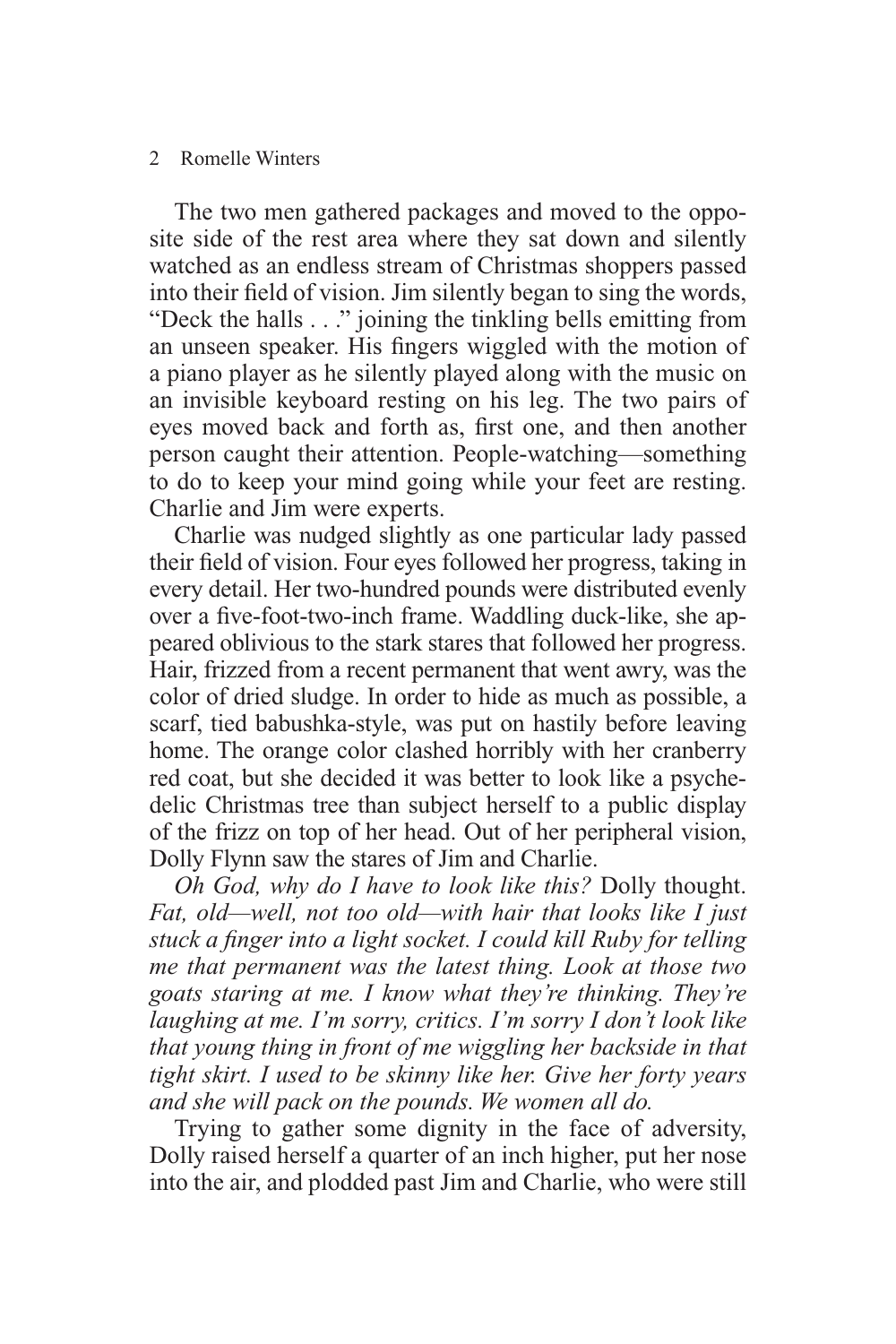watching with rapt attention. As Dolly passed from their vision into the 16 Plus store, Charlie turned to Jim and said, "Did you see that?"

"Sure did, Charlie. That is some fine woman. Yep, some fi -i-i-ne woman. Sure beats these young ones walking around nowadays. Look over there!"

Charlie shifted his gaze in the direction of a gaggle of giggling females on their way from high school to their jobs at Dairy Mart. Leotards, short skirts, dangling earrings, moussed hair—all part of the modern adolescent uniform.

"It's a wonder sex is so important these days. Who in the world could be turned on by something looking like that? See that redhead? She's so skinny her striped pajamas have only one stripe. What male would want that?"

"What male? Just look behind them."

Following at a perfect inspection distance—far enough away to see top to bottom, close enough not to miss a detail—were two males. At first glance, Jim had difficulty determining their gender. The faded jeans, earrings, and oversized sweaters were sexless, but upon closer examination, the leering smirks perched atop peach-fuzzed cheeks were a dead giveaway. Typical horny, adolescent males.

"God, Jim, it's been so long, I hardly remember feeling like that."

"I still remember."

"I don't know how the hell you do it. All you think about is sex, sex, sex. Never saw anyone over seventy-six so horny."

"How many times do I have to tell you not to mention my age? And speaking of horny, don't tell me you still don't do it, Charlie. I've seen that smirk on your face every month or so. And you're two years older than me."

"Sure, I still do it, once in a while, but I'm married. Since Helen died, you've been acting like the neighborhood mutt chasing every female in heat."

"Hey, Charlie, my wife died, not me. I was a faithful husband for over forty years, but I won't be faithful to a ghost,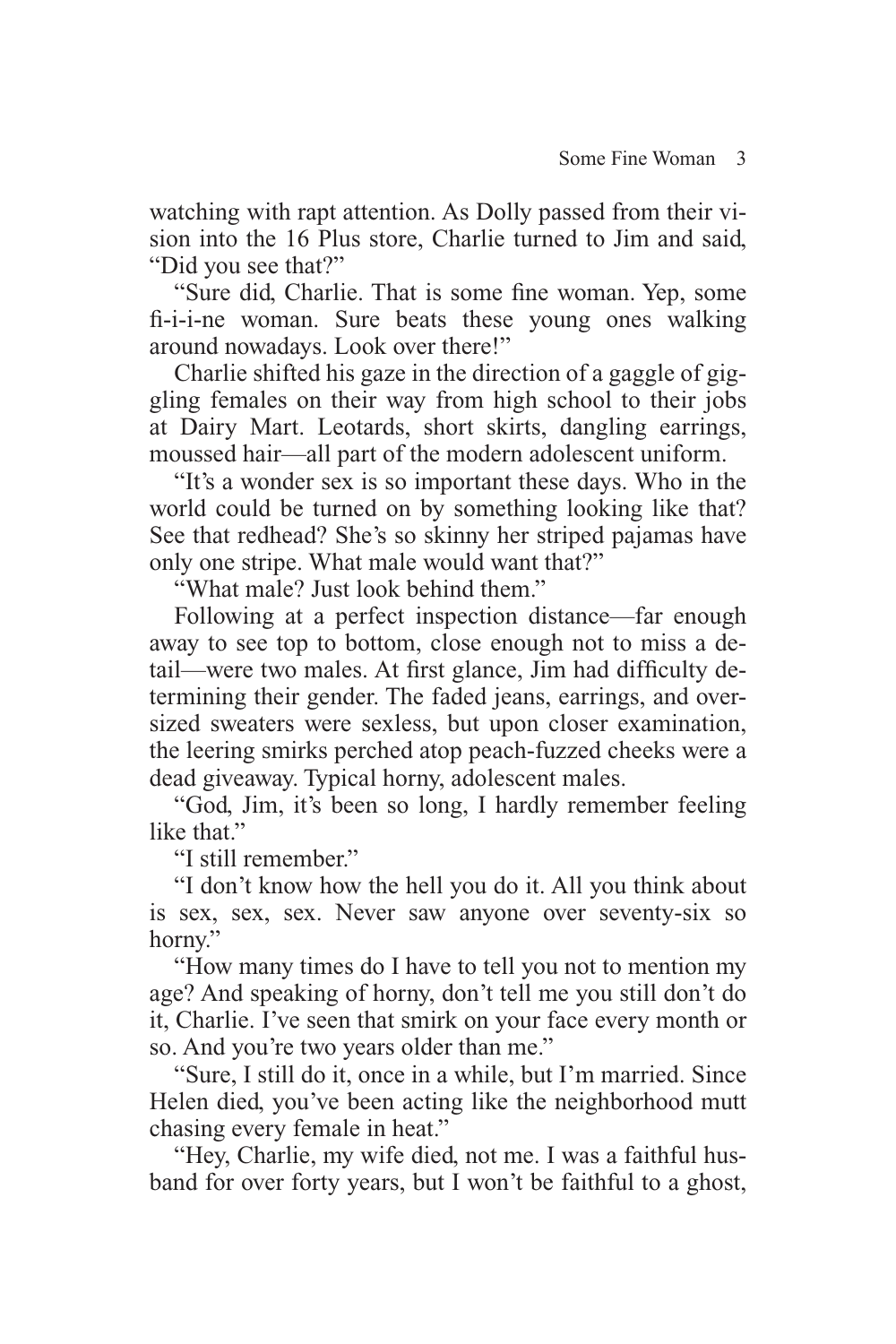4 Romelle Winters

and I can't help it if the old testosterone is still coursing through my veins. You're probably just jealous that you still can't get it up every week."

"Maybe so, but lately you can't seem to get your mind above your belt."

"I don't wear a belt anymore—only suspenders, the latest thing."

"I wear suspenders, too. Have for a long time."

"Yeah, Charlie, but the difference is that you wear them to keep your pants from falling down around your ankles. Your belly is so big you can't pull anything up around it. I wear suspenders to make a fashion statement."

Jim's eyes wandered down to the top of Charlie's pants sagging around a protruding paunch. A small, involuntary sneer appeared on his mouth.

Feeling uncomfortable, Charlie ran a hand across the top of his head. *Damn*, he thought, *why do I keep trying to run my hands through my hair when I haven't had anything up there for the past twenty years? Jim's got more on his upper lip than I have on my whole head. Why do I have a beer belly*  when I don't even drink beer? Jim's stomach is as flat as it *was at eighteen. Some people inherit all the good genes. No man should have a full head of hair and the body of an eighteen year old at seventy-six. It's all in the genes, and he must have inherited the best.*

"Deck the halls with boughs of holly." Harmonizing with the music coming from some unseen speakers, Jim attempted to change the subject.

Sensing his friend's discomfort, Jim felt badly. He and Charlie had been best friends for years, ever since they moved next door to each other. That was over—could it be possible?— yep, it was over forty-one years ago.

Hell, he couldn't help it if he stayed young while Charlie definitely showed his age. It's all in the attitude. Charlie let himself get old and go to pot, while he stayed active and mentally alert. *You have to work at looking young,* Jim told himself. *You make your own luck.*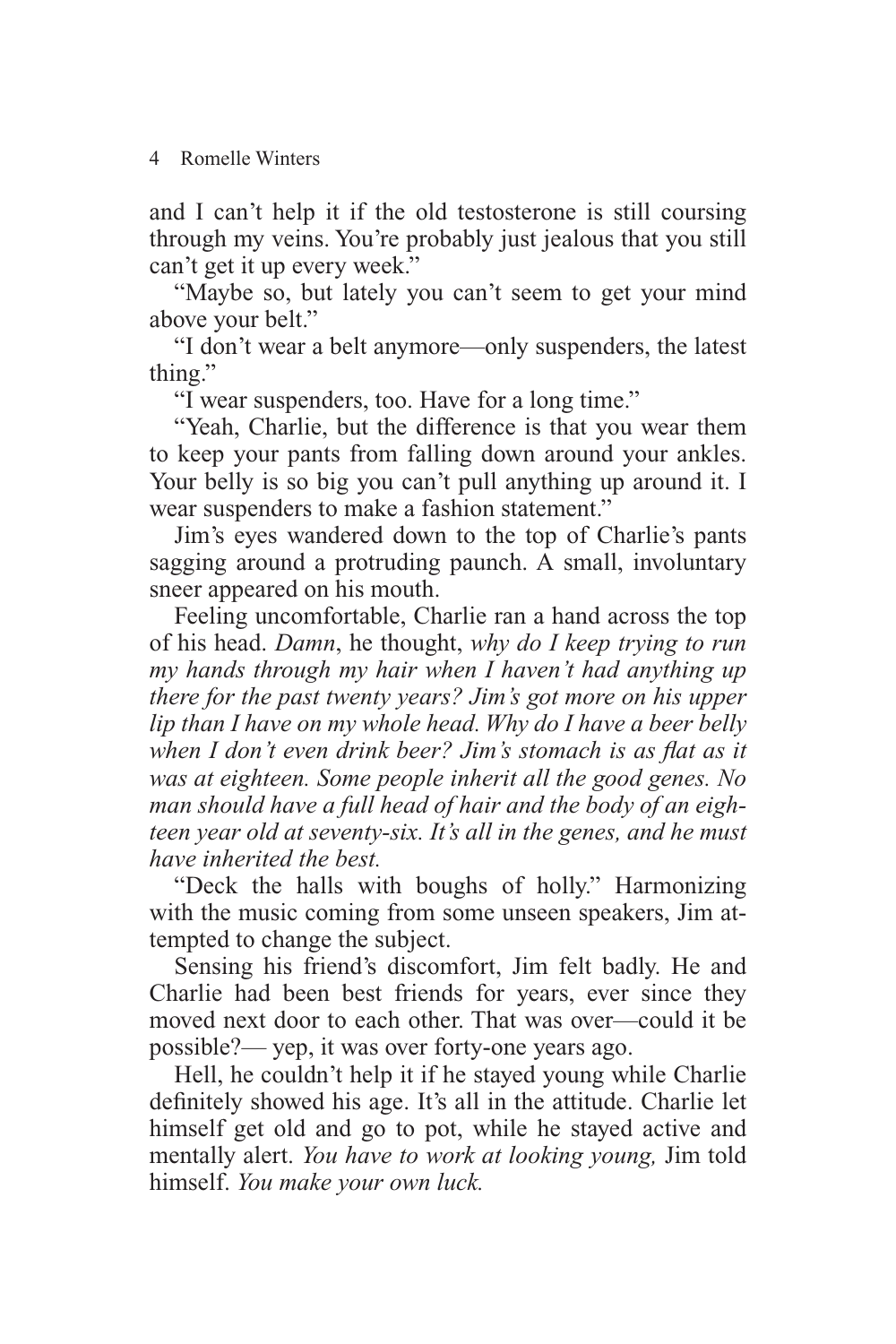The two men sitting on the bench were hardly reminiscent of the old men in Paul Simon's song, "Old friends, sat on the park bench like book ends . . ."

Physically, they bore little resemblance to one another. One was short, the other tall. One was almost bald; the other had a full head of light brown hair, secretly aided by a concoction purchased from an out-of-town drug store. Charlie was the stereotype of a retired accountant: bland, quiet, and bending his body into old age. His appearance belied his Harvard background, and he seldom mentioned his alma mater.

Jim, ten years after retirement, retained the personality he had developed as a top salesman of fasteners, nuts, bolts, and screws. He often jokingly told customers, "I make my money off of screws, but that doesn't make me a pimp."

He mused that in today's era of politically correct thinking and sexual-harassment suits, he probably wouldn't be able to use that line. He was glad he retired and didn't have to worry about offending some uptight woman buyer. Energetic, enthusiastic, and full of life were terms frequently used to describe him. He loved everyone and was generally open and good-natured. One of the few things that could get him truly angry was a discussion of his age. Jim didn't appreciate the joke that nature played on him with the passing of time and would seethe if someone mentioned the subject. "If you tell your age, you'll tell anything," was his standard reply.

Only a few knew exactly how old he was; even his children weren't quite positive. Charlie knew, but never told anyone. Occasionally, he mentioned it to Jim "just to keep him humble," but never to anyone else. They were best friends, after all. Charlie continued his assessment of the parade of shoppers.

Jim, on the other hand, fixed his eyes on the door of the 16 Plus shop. *Yep, some fine woman*, he thought to himself. *I wonder how someone goes about meeting such a fine woman*.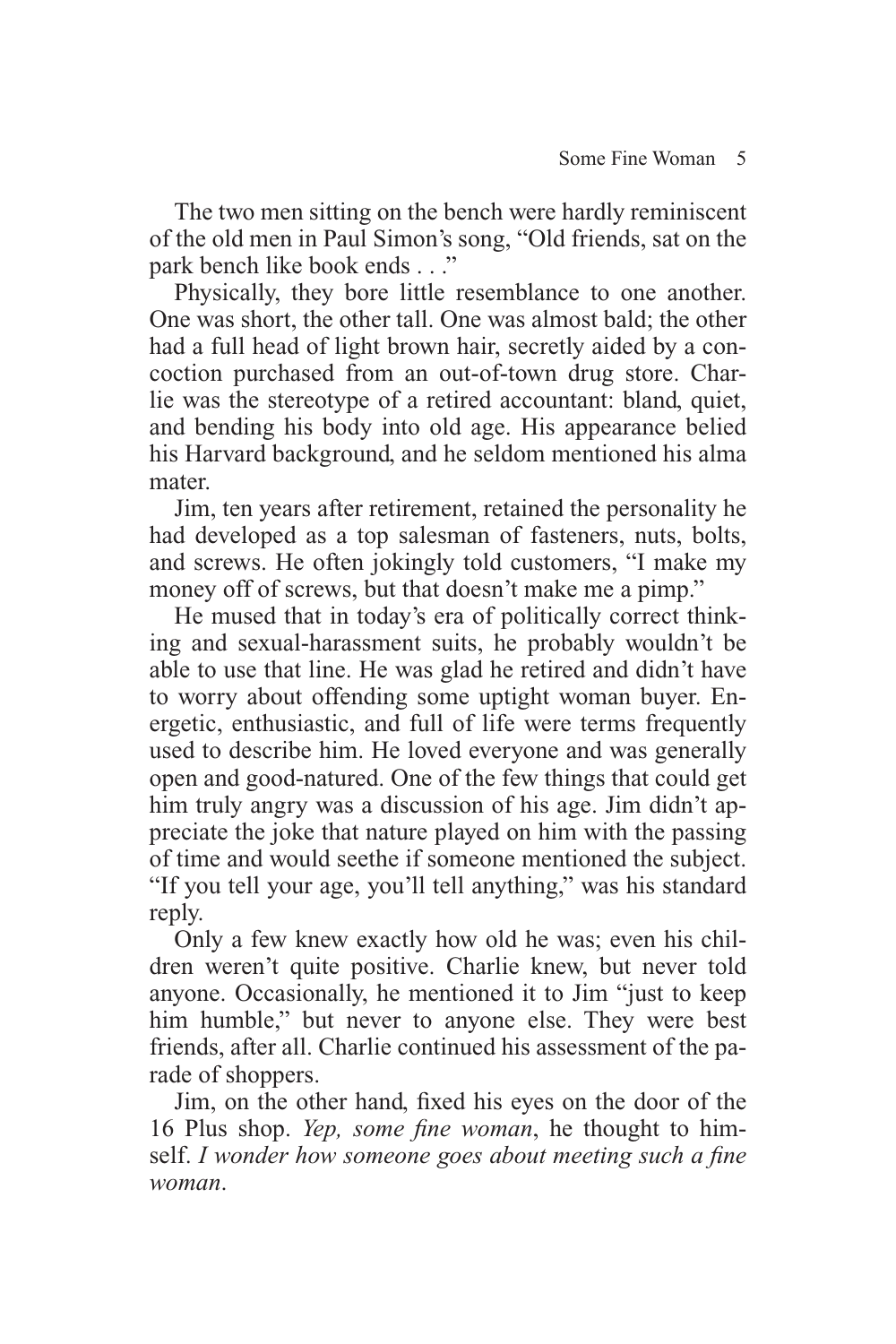\* \* \*

In the 16 Plus shop, Dolly Flynn plodded her way up one aisle and down another. Singing softly to herself, she flitted through the racks of clothes designed especially for the LARGER WOMAN. Dolly had a pleasant voice and was a frequent soloist at weddings and funerals. It also allowed her to be the center of attention at parties, where her normally shy personality would take a backseat while leading a singalong. Not that she went to many parties.

With three garments slung over her arm, Dolly eased her way into the dressing room. Laboriously bending over to remove her slacks, she pulled her right foot out while also managing to pull off a shoe and sock. It always amazed her that there were no chairs in the changing rooms of stores catering to the full-sized woman.

The design for dressing rooms was obviously the product of a young, supple male. *I can see him now,* Dolly thought*.*  Seventy-five pounds, six-foot-three, a tight butt, pink hair *down to his shoulders, an earring with a long dangling spoon, a drippy nose, and a waving limp-wrist.*

*He obviously never had to bend over a mound of stomach fat to reach the bottom of his pants using a too-short arm.*

Leaning against the door to brace herself, Dolly lifted her left leg and tugged at the bottom of her slacks. With a mighty pull, the pants came off and Dolly flew through the swinging door onto the floor of the showroom. She landed on her back with both feet in the air. Customers were given a view of her purple long-johns with a hole in the backside. She had decided to wear them *Just one more time . . . who will see them?* before throwing them out. Being thrifty was always one of her virtues.

Startled salesladies rushed from the four corners of the store, picked her up, dusted her off, and made conciliatory sounds to ease her embarrassment, as if any words could help. Barefoot on the right, two-inch heel on the left, she limped back into the dressing room with four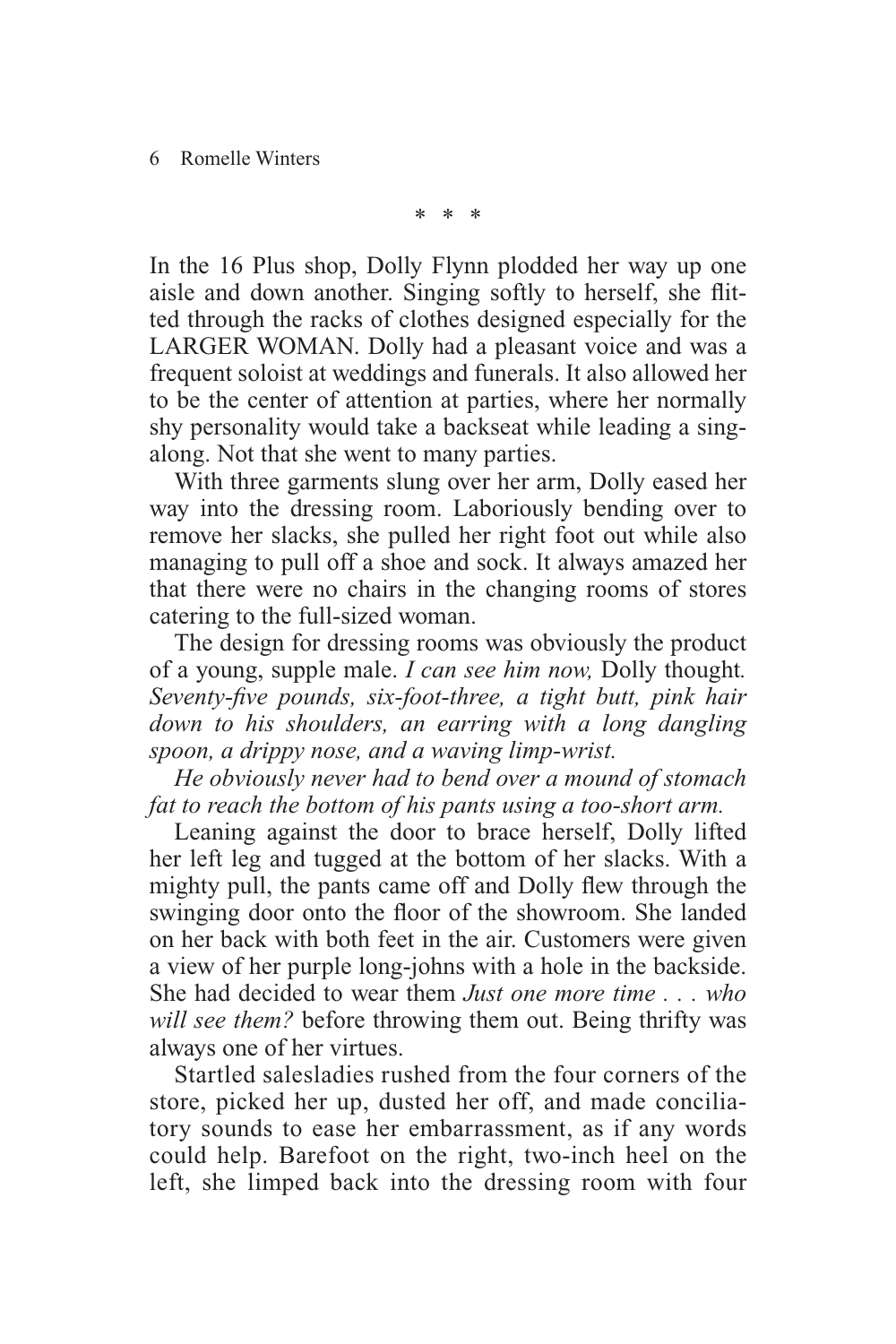pairs of hands hastening her departure from the sight of the now-gathering crowd. As she moved, or was pushed out of sight, her fleshy bottom protruded from the hole in the rear of her thermal long johns. From behind, her backside looked like a large uncooked Parker House roll on a purple tablecloth.

Not everyone who shops in this type of specialized store is overweight. Some are buying for relatives or friends. It was not in the best interests of business to allow them to be exposed to Dolly's rolls of fat and abundant adipose. The function of this store—its main goal—was to conceal, not to expose. That was the actual reason the sales staff came to Dolly's assistance with such zeal. Their purpose was not one of benevolent concern, but a desire to accomplish a deed executed so expertly by politicians: cover-up. The sales staff performed this task with such finesse that one would think it was an everyday occurrence.

Back in the dressing room, Dolly's face began to lose the deep shade of crimson precipitated by her brief foray into the world of the striptease artist. Facing herself in the three-way mirror, she began to assess her body carefully. Just what had they seen? Cruelly, the mirror reflected the truth. Years of snacking and indulgence displayed itself in convolutions, layers, and outlandish bulges of fat. *Fat! Fat! Fat!* The word, so small, conveyed such a disgusting significance. It told the world that she could not control her mouth. It screamed, "Look at Dolly Flynn, gross, revolting, repulsive, offensive. *Yuck!"*

Unable to tear her eyes from her image, she saw years of accumulated Twinkies, Ho Hos, and Ding Dongs. The texture of the skin on her stomach looked like the many pizzas she had devoured. Look! There's a piece of sausage sticking out, and over here are some slices of pepperoni. She could even discern the vague outline of several large anchovies right next to her belly button, which was almost covered by what appeared to be a lumpy slice of mozzarella. Basically, she looked like the ten-combo deluxe-special at the local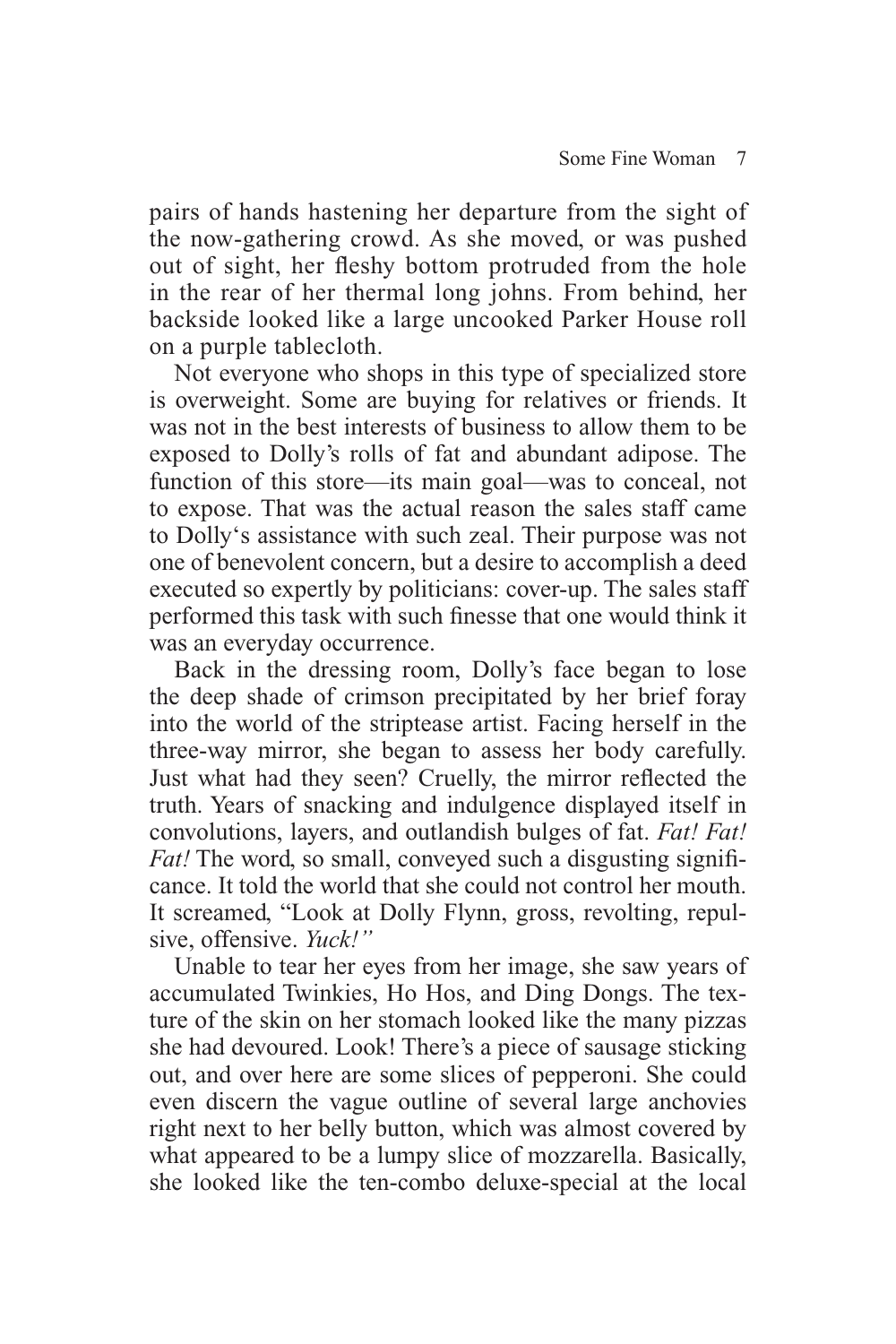#### 8 Romelle Winters

pizza parlor. The only things missing were slices of green pepper—she hated them on pizza.

Removing her blouse, she turned sideways bringing her rump into full view. It looked like two large portions of kneaded, raw bread-dough encased in a purple towel. Her thighs appeared to be filled with the lard from dozens of piecrusts, and the skin on her upper arms flapped like cooked lasagna noodles.

Facing forward, she saw breasts that hung from her shoulders like two-liter bottles of sugar-laden soft drinks—cola on one side and root beer on the other. "That does it! Diet tomorrow!" These words were spoken aloud to herself with firm conviction and resolve exactly in the same tone as they had been the last time Dolly stood before a full-length mirror. Changing the subject in her own mind—her ego can stand only so much—Dolly leaned closer to her reflection and surveyed the roots of her hair.

*Looks like a touch-up is in order. I'd better do that soon.* Eyes scanning her face, she admitted to herself something she heard from others. She really did have quite a pretty face. A little diet and some liposuction and she could rival anyone her age and a few who were younger. Her sixty-year old eyes were clear blue and still boasted of 20/20 vision. Her nose was tiny and set above a perfect-rosebud pair of lips. *Not hopeless, yet*. The basic foundation was there, if only she could rid herself of the superfluous building material.

Yes! Definitely a diet tomorrow. In the meantime, I will stop and buy a banana cream pie and give myself a final *fling. It will be the last in a long time.* These words were not unfamiliar to Dolly's lips and, in fact, had been spoken with regularity and much well-intentioned resolve every time she began a new diet.

She found two dresses that looked a little less like tents than most in her size and walked to the checkout counter. Halfway there, she paused and turned, placing one dress back on the rack. *No sense wasting money on too many*